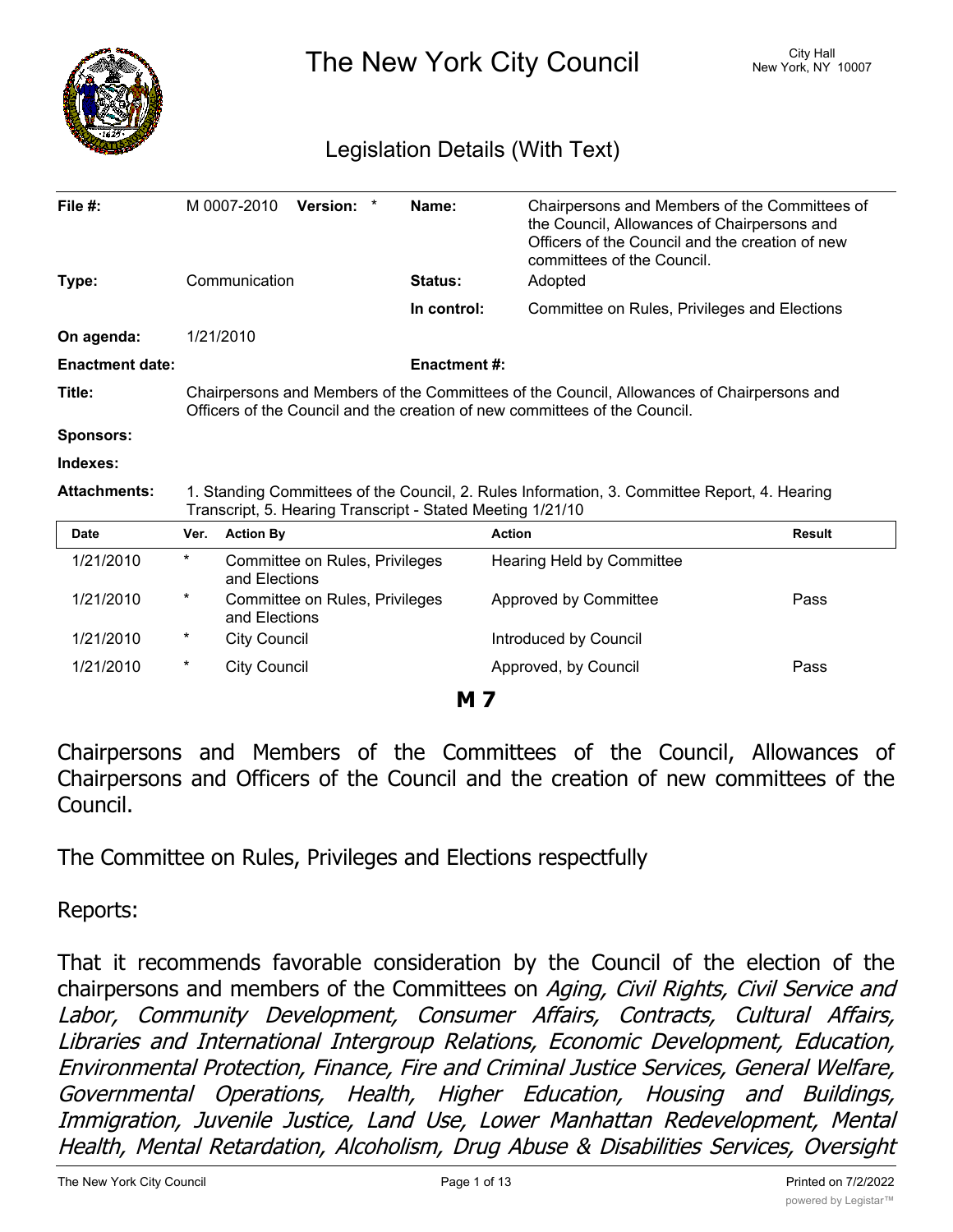*and Investigations, Parks and Recreation, Public Housing, Public Safety, Sanitation and Solid Waste Management, Small Business, Standards and Ethics, State and Federal Legislation, Technology, Transportation, Veterans, Waterfronts, Women's Issues,* and *Youth Services;* and Chairpersons and members of the Subcommittees on*, Landmarks, Public Siting & Maritime Uses, Planning Dispositions and Concessions, Zoning and Franchises, Drug Abuse, and Senior Centers,* as specified in the following: and of the allowance, in addition to the salary for Council members serving as committee chairpersons or other officers of the Council pursuant to Section 26.b of the Charter of the City of New York, as specified below:

### **AGING**

LAPPIN, Chair ARROYO BREWER **FOSTER** GENTILE MARK-VIVERITO VACCA **CHIN** KOSLOWITZ ROSE KOO

# **CIVIL RIGHTS**

SEABROOK, Chair **FERRERAS CHIN** VAN BRAMER

# **CIVIL SERVICE & LABOR**

SANDERS, Chair GENNARO MARK-VIVERITO **NELSON** RECCHIA **SEABROOK** ULRICH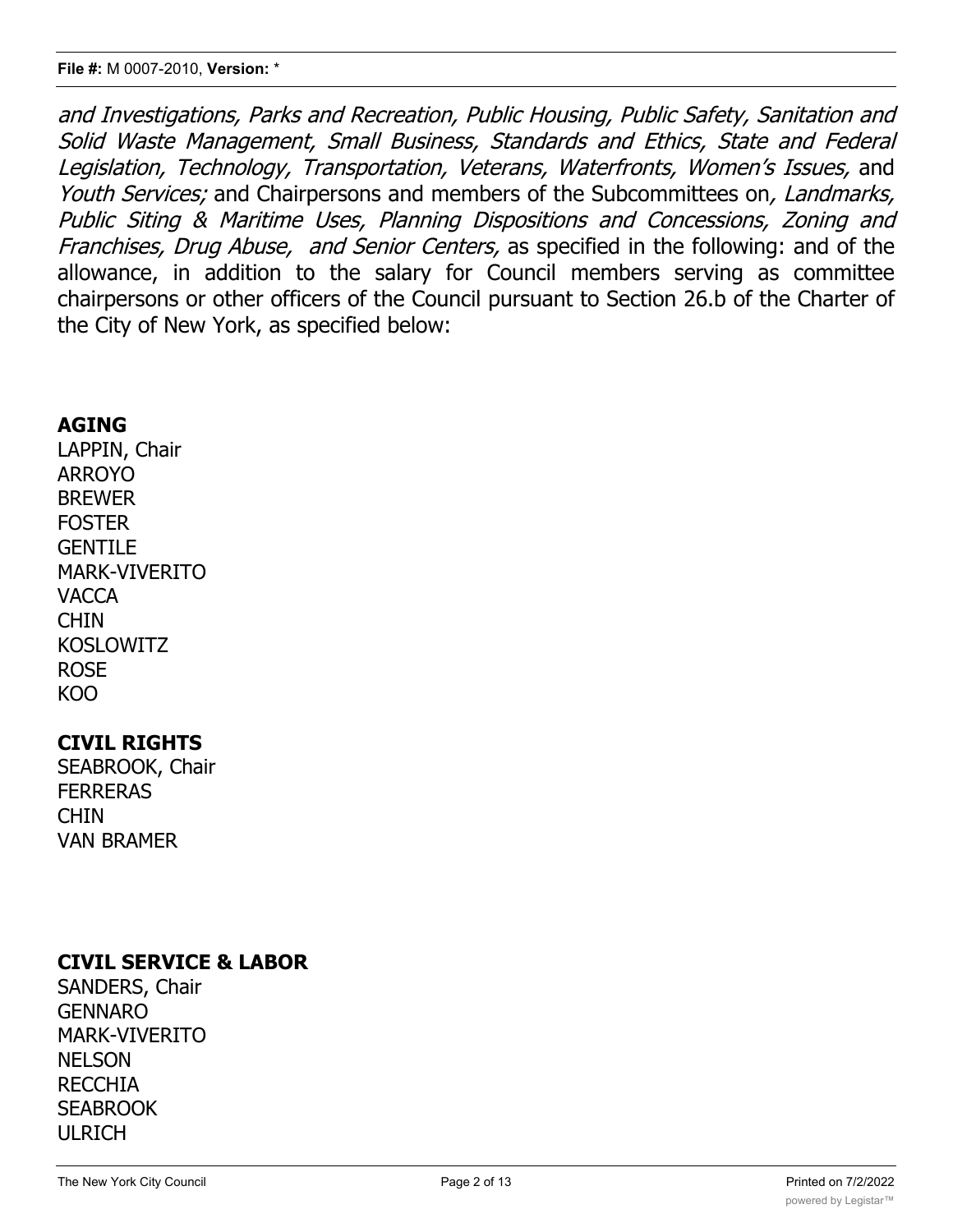### **COMMUNITY DEVELOPMENT**

VANN, Chair **FOSTER GENTILE KOPPELL** MARK-VIVERITO REYNA **SANDERS** 

### **CONSUMER AFFAIRS**

KOSLOWITZ, Chair BARRON COMRIE GENNARO KOPPELL **NELSON** FERRERAS

### **CONTRACTS**

MEALY, Chair **JACKSON JAMES** MARK-VIVERITO NELSON

# **CULTURAL AFFAIRS, LIBRARIES & INTERNATIONAL INTERGROUP RELATIONS**

VAN BRAMER, Chair COMRIE **DICKENS** LAPPIN RECCHIA **WHITE** DROMM

# **ECONOMIC DEVELOPMENT**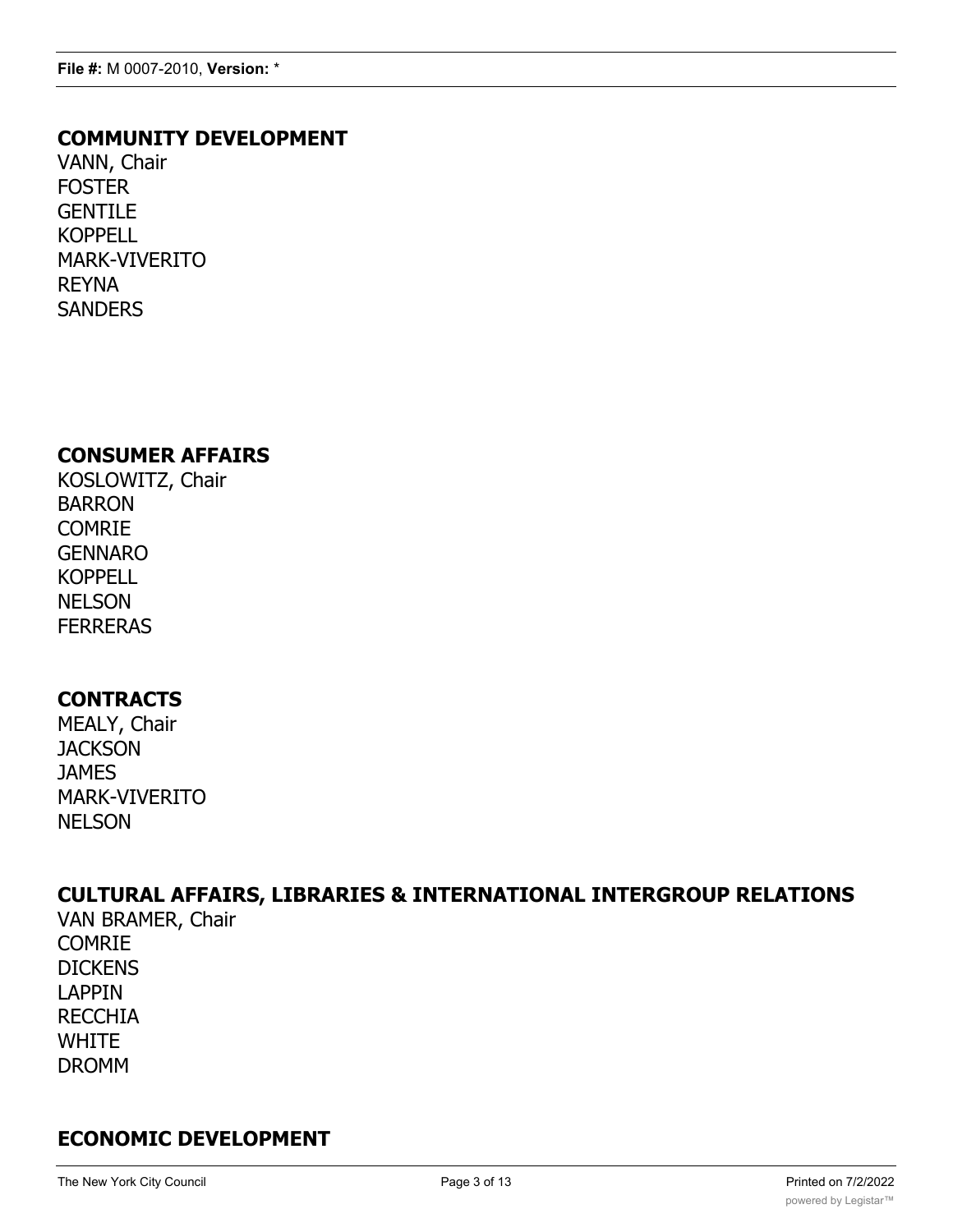WHITE, Chair EUGENE FERRERAS **JAMES** REYNA VANN LANDER LEVIN WEPRIN

### **EDUCATION**

JACKSON, Chair BARRON FIDLER FOSTER **GARODNICK** KOPPELL LAPPIN RECCHIA **VACCA** VANN CABRERA CHIN DROMM KOSLOWITZ LEVIN ROSE WEPRIN IGNIZIO ULRICH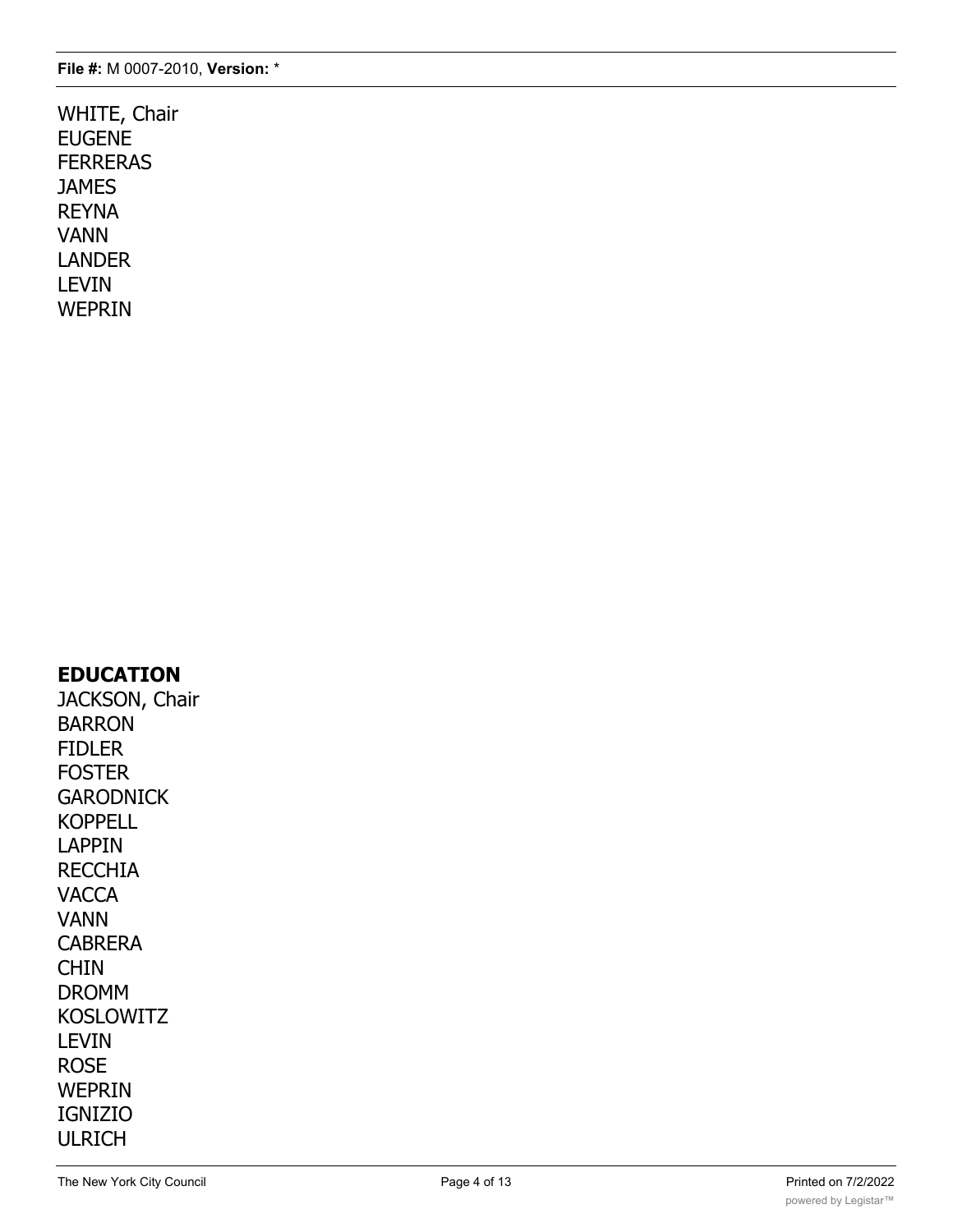# **ENVIRONMENTAL PROTECTION**

GENNARO, Chair **CROWLEY** KOPPELL VALLONE **WHITE** LANDER LEVIN

### **FINANCE**

RECCHIA, Chair BREWER COMRIE FIDLER FOSTER **JACKSON** KOPPELL MEALY REYNA RIVERA VANN CABRERA **FERRERAS** KOSLOWITZ VAN BRAMER IGNIZIO ODDO

# **FIRE & CRIMINAL JUSTICE**

CROWLEY, Chair EUGENE **GENTILE** VALLONE RODRIGUEZ HALLORAN

# **GENERAL WELFARE**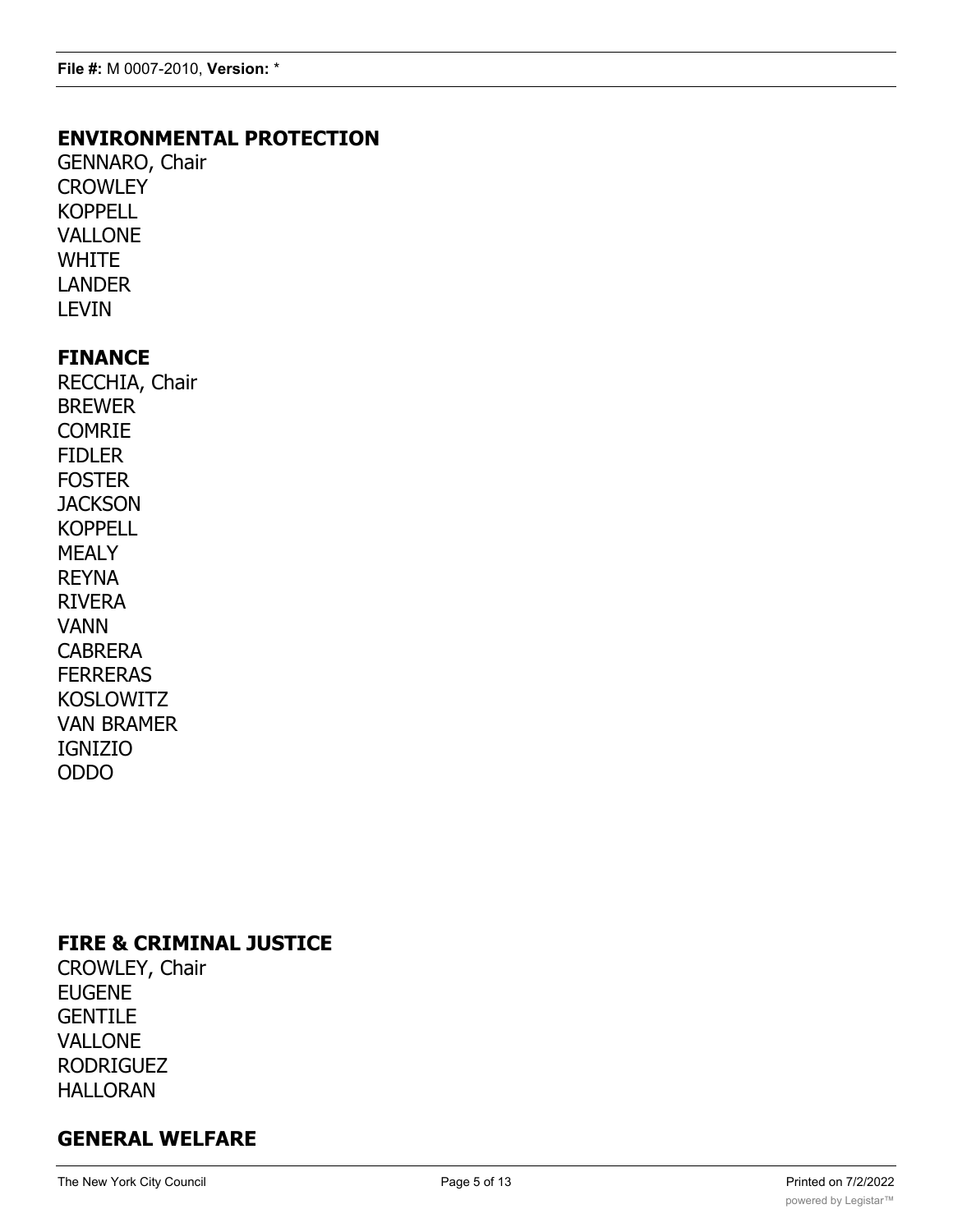PALMA, Chair ARROYO BREWER **FOSTER WHITE** LANDER LEVIN RODRIGUEZ VAN BRAMER

### **GOVERNMENTAL OPERATIONS**

BREWER, Chair **DICKENS** DILAN RECCHIA VALLONE

# **HEALTH**

ARROYO, Chair **DICKENS** EUGENE **FERRERAS FOSTER MENDEZ** RIVERA VALLONE VANN ROSE VAN BRAMER

# **HIGHER EDUCATION**

RODRIGUEZ, Chair BREWER **SEABROOK VACCA** CABRERA ROSE WILLIAMS

# **HOUSING & BUILDINGS**

DILAN, Chair BREWER **CROWLEY**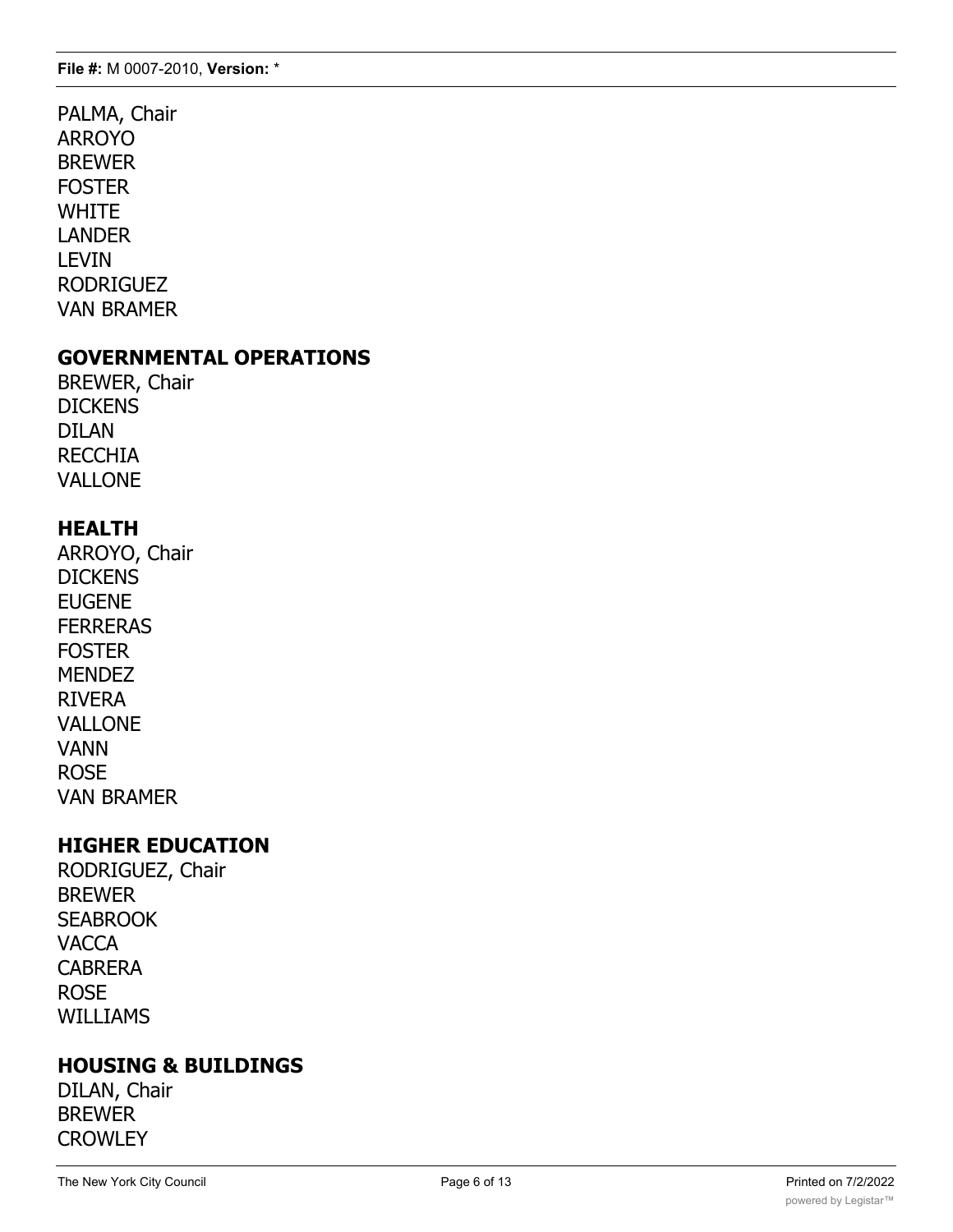FIDLER **JACKSON** JAMES MARK-VIVERITO **MENDEZ** RIVERA **WHITE** WILLIAMS ULRICH ODDO

# **IMMIGRATION**

DROMM, Chair BARRON EUGENE RODRIGUEZ WILLIAMS

### **JUVENILE JUSTICE**

GONZALEZ, Chair ARROYO **SANDERS** DROMM

# **LAND USE**

COMRIE, Chair ARROYO BARRON **DICKENS GARODNICK GONZALEZ JACKSON** LAPPIN **MENDEZ** PALMA REYNA RIVERA **SANDERS SEABROOK VACCA** VANN LANDER LEVIN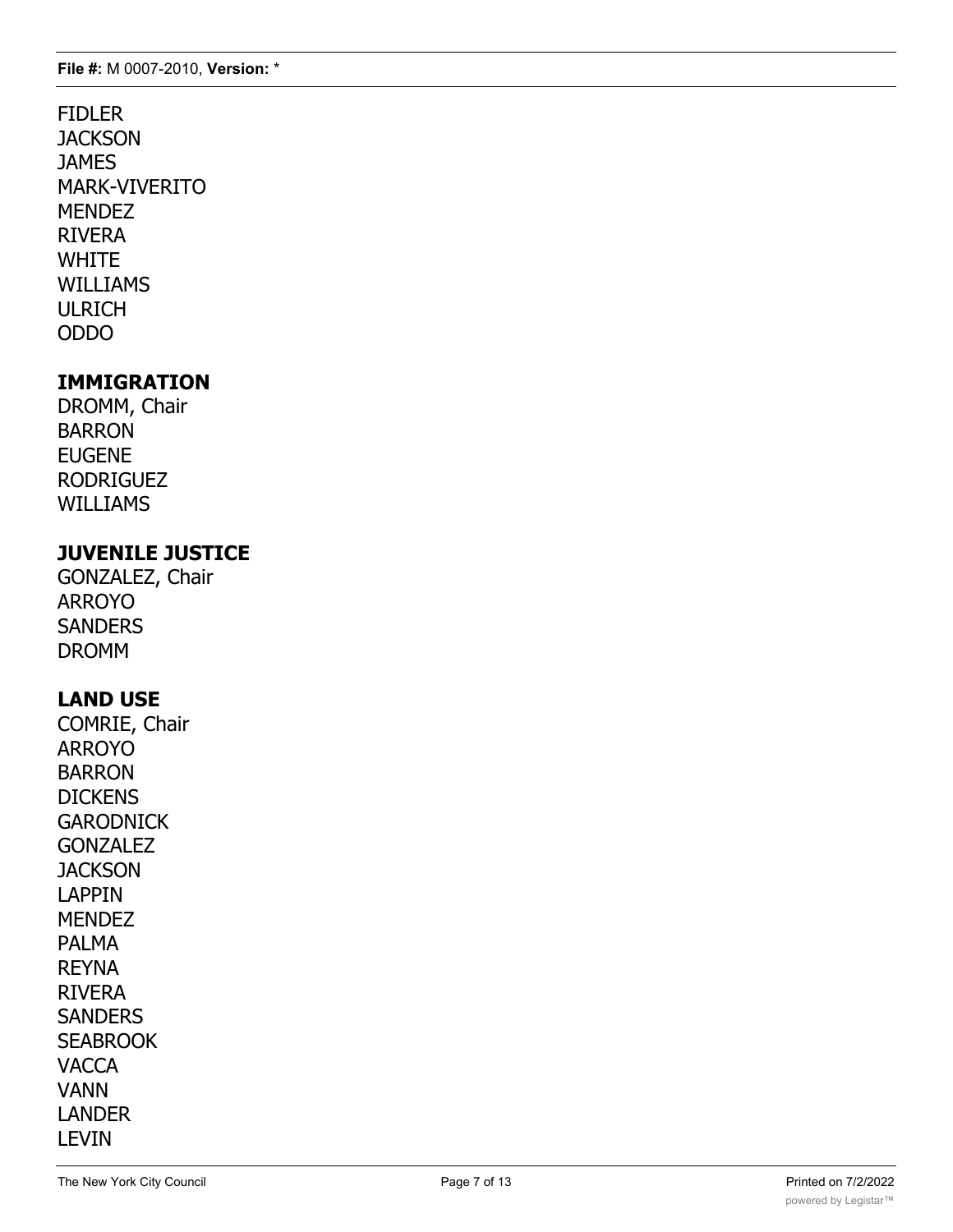WEPRIN WILLIAMS HALLORAN IGNIZIO KOO

### **LOWER MANHATTAN REDEVELOPMENT**

CHIN, Chair **MENDEZ** CABRERA LEVIN VAN BRAMER

#### **MENTAL HEALTH, MENTAL RETARDATION, ALCOHOLISM, DRUG ABUSE & DISABILITY SERVICES**

KOPPELL, Chair BREWER CABRERA HALLORAN

### **OVERSIGHT & INVESTIGATIONS**

WILLIAMS, Chair **NELSON** ROSE WEPRIN KOO

#### **PARKS & RECREATION**

MARK-VIVERITO, Chair **CROWLEY FFRRFRAS GENTILE VACCA** DROMM VAN BRAMER

### **PUBLIC HOUSING**

MENDEZ, Chair DILAN MARK-VIVERITO CHIN HALLORAN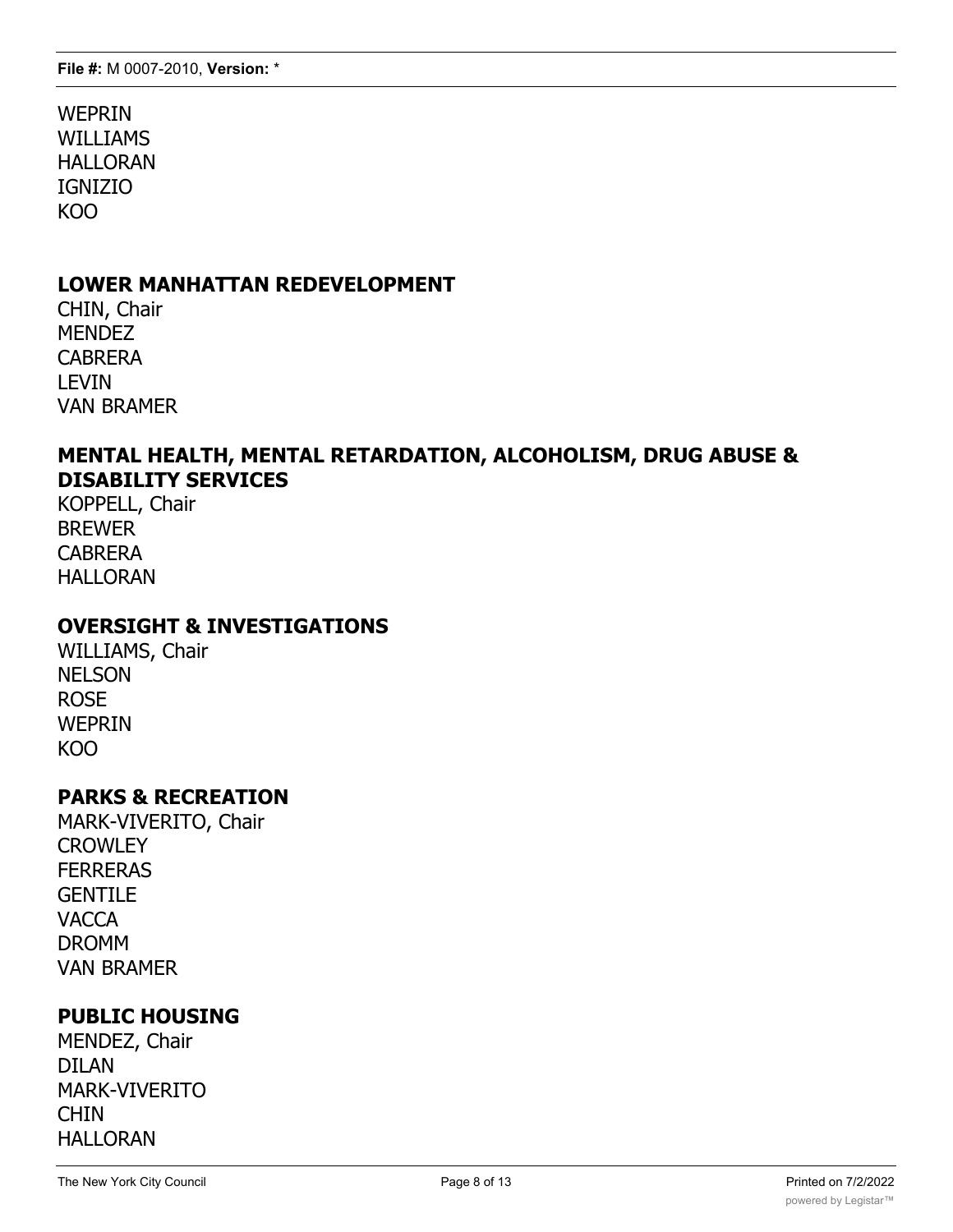### **PUBLIC SAFETY**

VALLONE, Chair DILAN FOSTER **GARODNICK** GENNARO **GENTILE** HALLORAN ULRICH

#### **RULES, PRIVILEGES, & ELECTIONS**

RIVERA, Chair COMRIE **DICKENS** DILAN FIDLER **JACKSON VACCA** VANN KOSLOWITZ ODDO QUINN

### **SANITATION & SOLID WASTE MANAGEMENT**

JAMES, Chair ARROYO GENNARO **JACKSON** NELSON

### **SMALL BUSINESS**

REYNA, Chair EUGENE **JAMES** CHIN KOO

### **STANDARDS & ETHICS**

DICKENS, Chair **JACKSON** PALMA RIVERA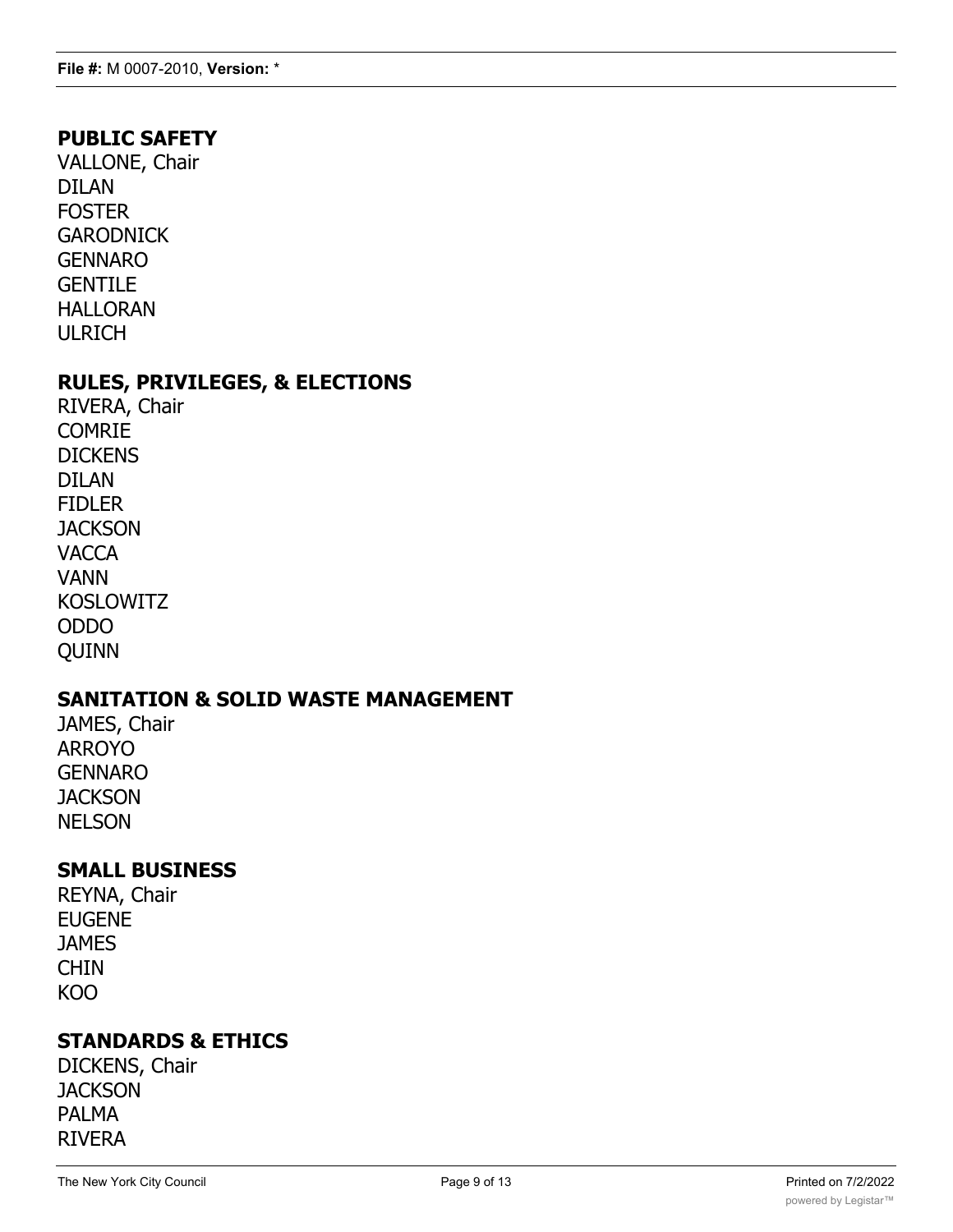KOSLOWITZ IGNIZIO ODDO

# **STATE & FEDERAL LEGISLATION**

FOSTER, Chair DILAN FIDLER RECCHIA RIVERA **SEABROOK CROWLEY** 

### **TECHNOLOGY**

GARODNICK, Chair BREWER **JAMES KOPPELL** WEPRIN

### **TRANSPORTATION**

VACCA, Chair BREWER **GARODNICK** KOPPELL LAPPIN MEALY NELSON RODRIGUEZ ROSE VAN BRAMER IGNIZIO KOO ULRICH

# **VETERANS**

EUGENE, Chair **SANDERS** FIDLER **GENTILE** CABRERA DROMM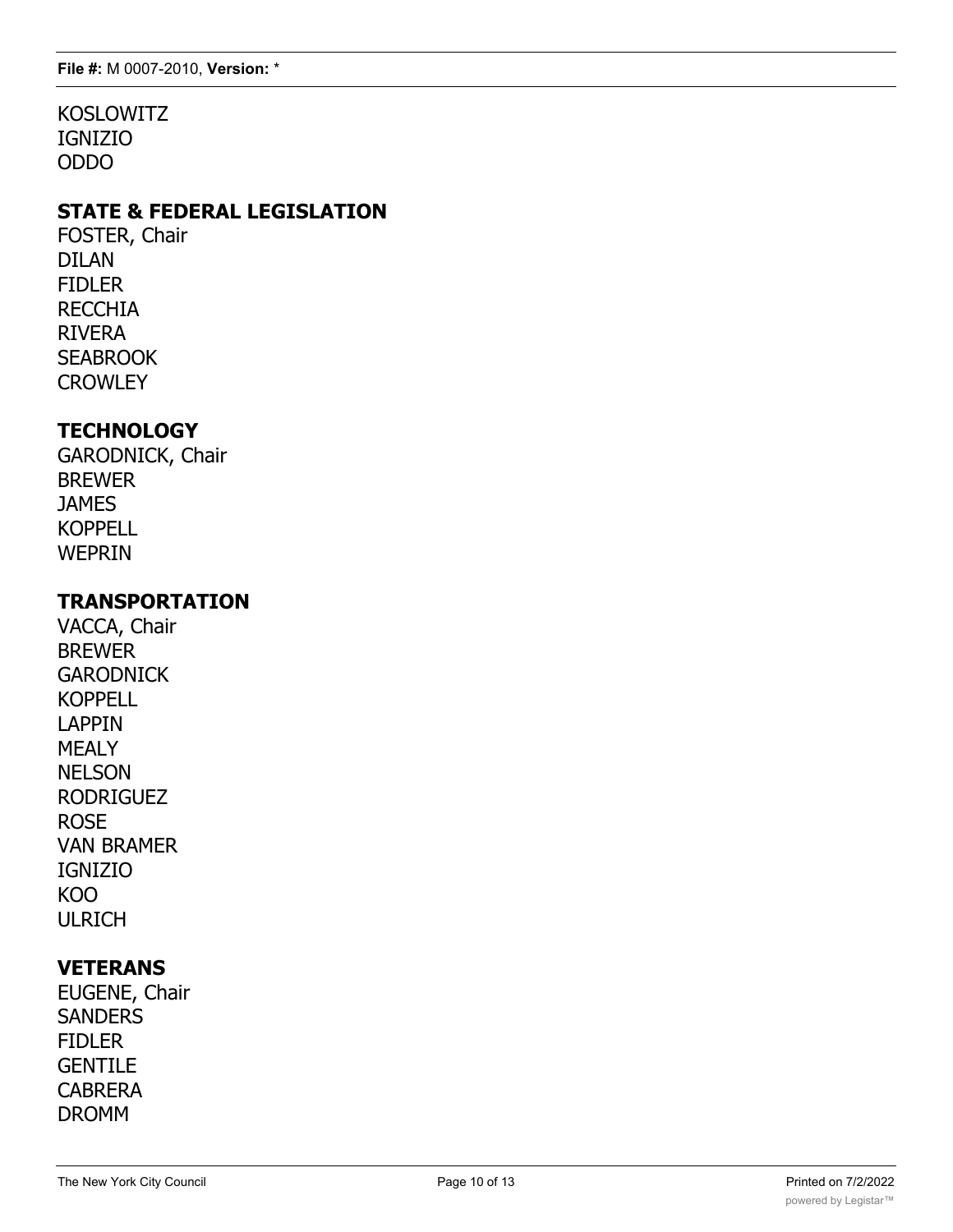### **WATERFRONTS**

NELSON, Chair BREWER VALLONE LANDER ULRICH

### **WOMEN'S ISSUES**

FERRERAS, Chair BARRON **CROWLEY** CHIN

# **YOUTH SERVICES**

FIDLER, Chair **GONZALEZ** MARK-VIVERITO MEALY PALMA **CABRERA** RODRIGUEZ WILLIAMS KOO

# **LAND USE SUB COMMITTEES**

#### **LANDMARKS, PUBLIC SITING & MARITIME USES**

LANDER, Chair ARROYO **MENDEZ** PALMA **SANDERS** WILLIAMS KOO

### **PLANNING, DISPOSITIONS & CONCESSIONS**

LEVIN, Chair BARRON DICKENS **GONZALEZ**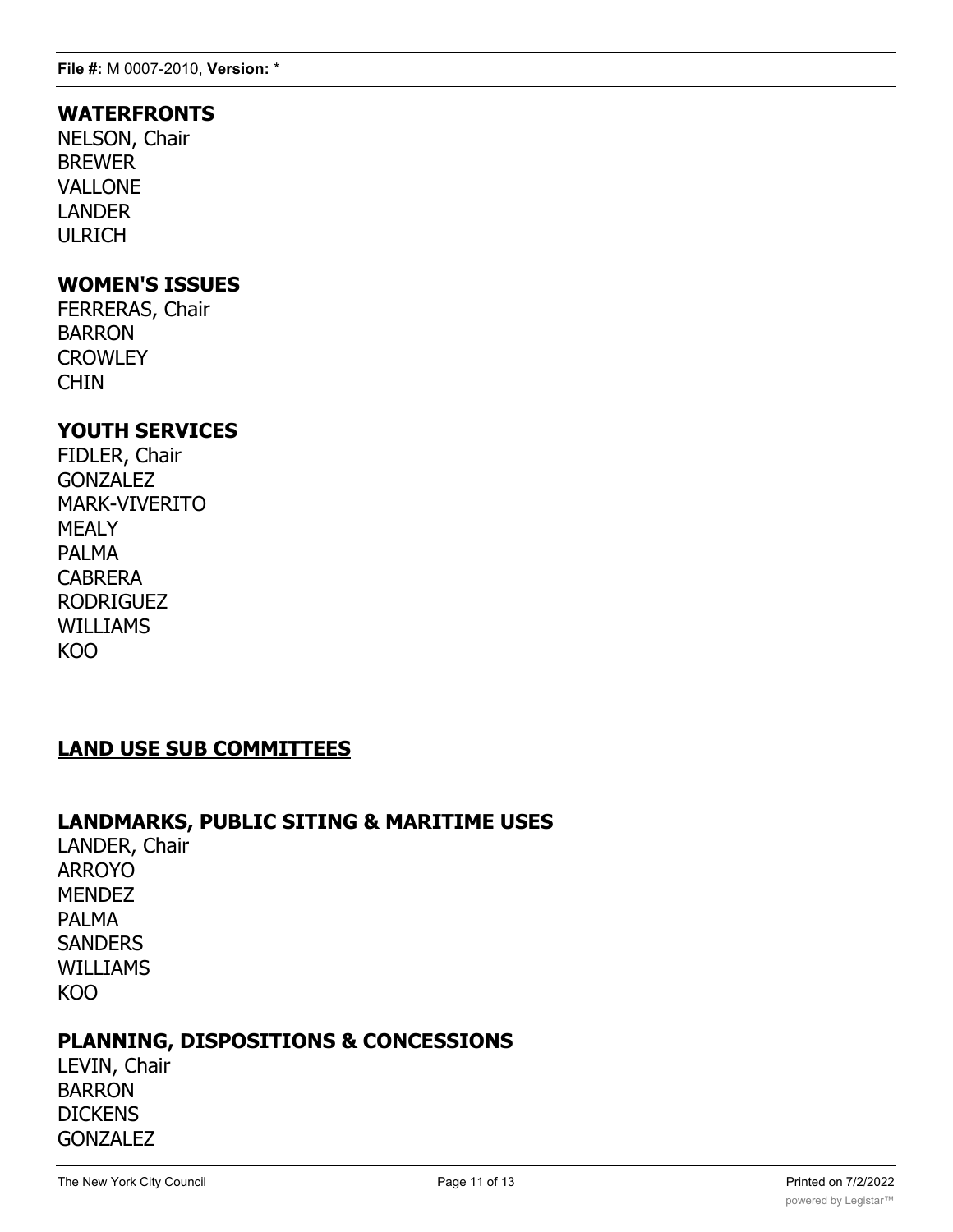### HALLORAN

### **ZONING & FRANCHISES**

WEPRIN, Chair COMRIE **GARODNICK JACKSON** LAPPIN REYNA RIVERA **SEABROOK VACCA** VANN IGNIZIO

### **SUB COMMITTEES**

# **DRUG ABUSE (MENTAL HEALTH)**

CABRERA, Chair

# **SENIOR CENTERS (AGING)**

ROSE, Chair

| Speaker                                          | Quinn           | \$28,500 |
|--------------------------------------------------|-----------------|----------|
| Majority Leader / Rules                          | <b>Rivera</b>   | \$23,000 |
| Deputy Majority Leader / Land Use                | Comrie          | \$20,000 |
| Assistant Majority Leader/ Standards and Ethics  | <b>Dickens</b>  | \$15,000 |
| <b>Assistant Majority Leader/ Youth Services</b> | <b>Fidler</b>   | \$15,000 |
| Majority Whip / Community Development            | Vann            | \$11,000 |
| <b>Minority Leader</b>                           | Oddo            | \$18,000 |
| Minority Whip                                    | Ulrich          | \$5,000  |
| <b>Standing Committees</b>                       |                 |          |
| Finance                                          | Recchia         | \$18,000 |
| Aging                                            | Lappin          | \$10,000 |
| <b>Civil Rights</b>                              | <b>Seabrook</b> | \$10,000 |
| Civil Service and Labor                          | <b>Sanders</b>  | \$10,000 |
| <b>Consumer Affairs</b>                          | Koslowitz       | \$10,000 |
| Contracts                                        | <b>Mealy</b>    | \$10,000 |